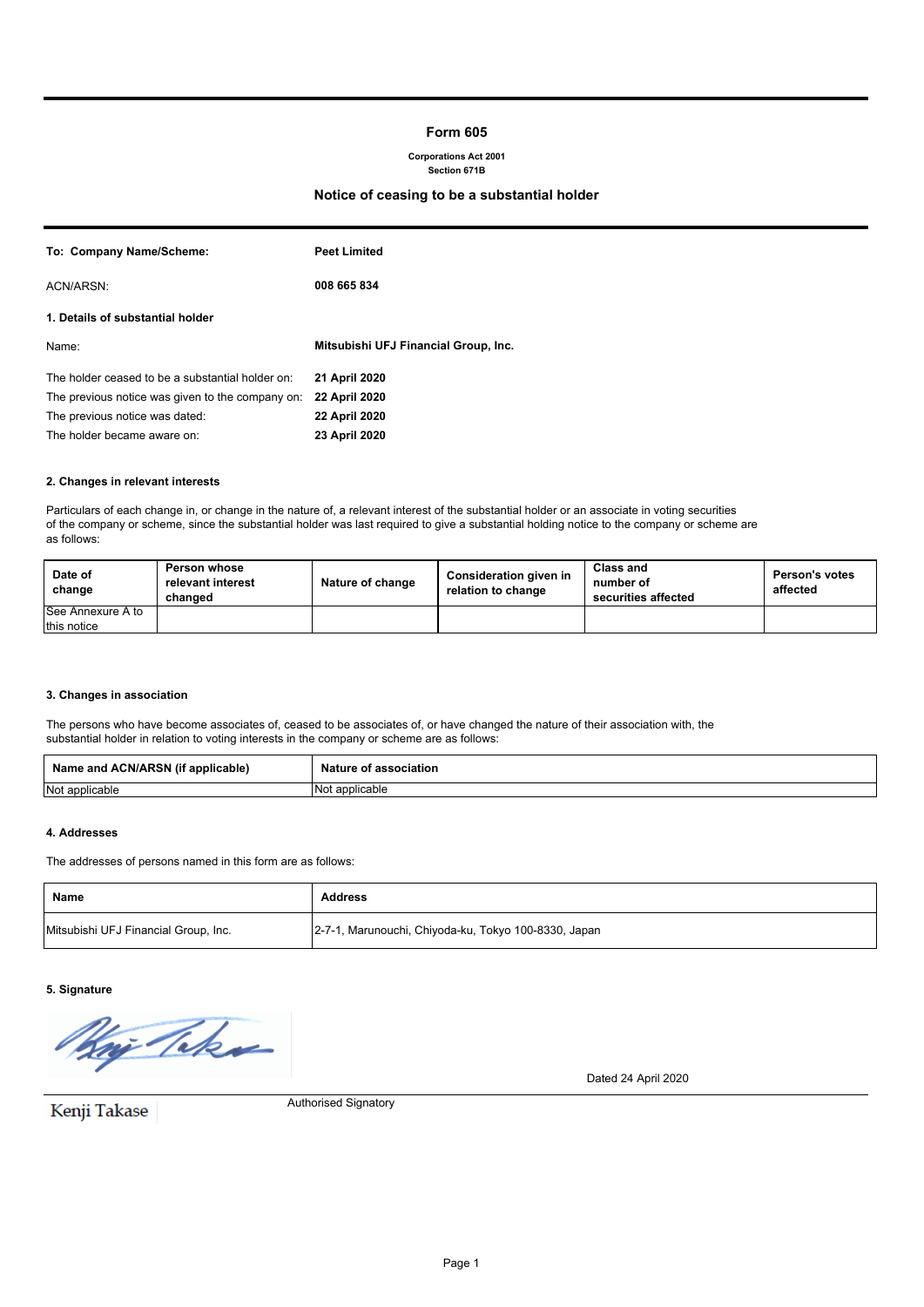#### **Annexure A**

This is Annexure A of 1 page referred to in Form 605 (notice of ceasing to be a substantial holder) dated 24 April 2020

When

Authorised Signatory Dated 24 April 2020

| Date of<br>change | Person whose relevant interest changed | Nature of change                            | Consideration<br>given in relation<br>to change | Class and number of<br>securities affected | Person's<br>votes<br>affected |
|-------------------|----------------------------------------|---------------------------------------------|-------------------------------------------------|--------------------------------------------|-------------------------------|
|                   |                                        | Purchase of securities by an entity         |                                                 |                                            |                               |
|                   |                                        | controlled by First Sentier Investors       |                                                 |                                            |                               |
| 20/04/2020        | Mitsubishi UFJ Financial Group, Inc.   | <b>Holdings Pty Limited</b>                 |                                                 | 40,757.92 52,442 Ordinary Shares           | 52,442                        |
|                   |                                        | Purchase of securities by an entity         |                                                 |                                            |                               |
| 20/04/2020        | Mitsubishi UFJ Financial Group, Inc.   | controlled by Morgan Stanley                |                                                 | 19.75 25 Ordinary Shares                   | 25                            |
|                   |                                        | Collateral Returned by an entity controlled |                                                 | 16,597,409 Ordinary                        |                               |
| 21/04/2020        | Mitsubishi UFJ Financial Group, Inc.   | by Morgan Stanley - see Annexure B          |                                                 | N/A Shares                                 | 16.597.409                    |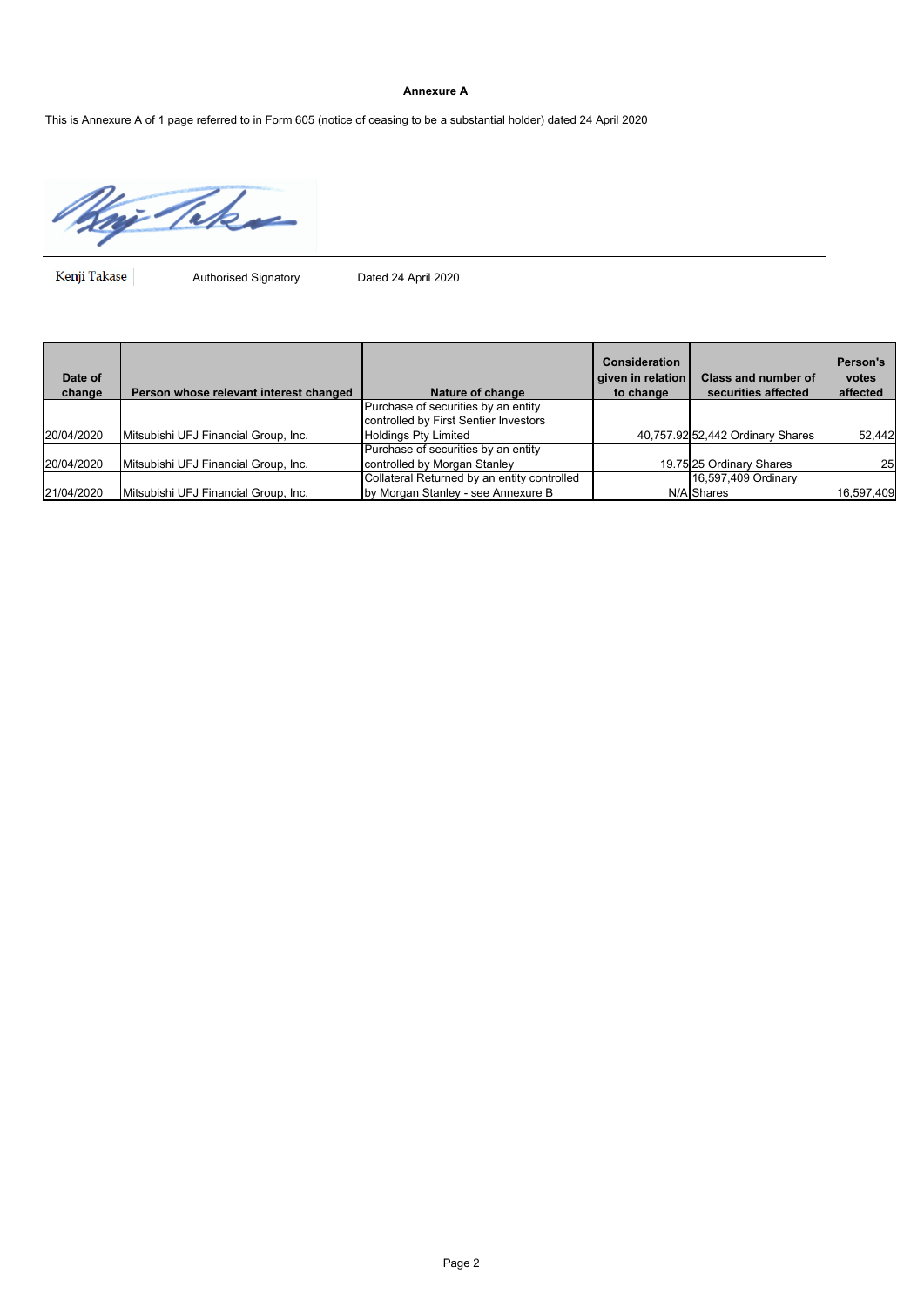# **Annexure B**

This is Annexure B of 2 pages referred to in Form 605 (notice of ceasing to be a substantial holder) dated 24 April 2020

in Take

Kenji Takase

Authorised Signatory Dated 24 April 2020

*The below schedules are based on the relevant standard agreements. The entity filing the report will, if requested by the*  company or responsible entity to whom the prescribed form must be given or ASIC, give a copy of the agreement to the *company, responsible entity or ASIC.*

| <b>Schedule</b>                                                                                            |                                                                                                                                                                                                                                                                                                                    |
|------------------------------------------------------------------------------------------------------------|--------------------------------------------------------------------------------------------------------------------------------------------------------------------------------------------------------------------------------------------------------------------------------------------------------------------|
| <b>Type of Agreement</b>                                                                                   | International Prime Brokerage Agreement                                                                                                                                                                                                                                                                            |
| <b>Parties to agreement</b>                                                                                | Morgan Stanley & Co. International plc for itself and as agent and trustee for and on<br>behalf of the other Morgan Stanley Companies and EQUITY TRUSTEES LIMITED AS<br>TRUSTEE FOR L1 CAPITAL LONG SHORT FUND                                                                                                     |
| <b>Transfer Date</b>                                                                                       | 20200421;                                                                                                                                                                                                                                                                                                          |
| <b>Holder of Voting Rights</b>                                                                             | Prime broker has the right to vote securities rehypothecated from the Client.                                                                                                                                                                                                                                      |
| Are there any restrictions on voting rights?                                                               | Yes/No                                                                                                                                                                                                                                                                                                             |
| If yes, detail Not applicable                                                                              |                                                                                                                                                                                                                                                                                                                    |
| <b>Scheduled Return Date (if any)</b>                                                                      | Open                                                                                                                                                                                                                                                                                                               |
| Does the borrower have the right to return early?                                                          | Yes <del>/No</del>                                                                                                                                                                                                                                                                                                 |
| If yes, detail Prime broker may return shares which were rehypothecated from the client at any time.       |                                                                                                                                                                                                                                                                                                                    |
| Does the lender have the right to recall early?                                                            | Yes <del>/No</del>                                                                                                                                                                                                                                                                                                 |
| client.                                                                                                    | If yes, detail Prime broker will be required to return to the client shares rehypothecated from the client's account upon a sale of those shares by the                                                                                                                                                            |
| Will the securities be returned on settlement?                                                             | Yes/No                                                                                                                                                                                                                                                                                                             |
| set off against the amounts due from the other party and only the balance of the account shall be payable. | If yes, detail any exceptions Upon an Event of Default, the default market value of all Equivalent Securities to be delivered will be determined and on<br>the basis of the amounts so established, an account shall be taken of what is due from each party to the other. The amounts due from one party shall be |

| <b>Schedule</b>                                                                                      |                                                                                                                                                                                         |  |
|------------------------------------------------------------------------------------------------------|-----------------------------------------------------------------------------------------------------------------------------------------------------------------------------------------|--|
| Type of Agreement                                                                                    | International Prime Brokerage Agreement                                                                                                                                                 |  |
| <b>Parties to agreement</b>                                                                          | Morgan Stanley & Co. International plc for itself and as agent and trustee for and on<br>behalf of the other Morgan Stanley Companies and INTEGRATED CORE STRATEGIES<br>(ASIA) PTE LTD. |  |
| <b>Transfer Date</b>                                                                                 | 20200421;                                                                                                                                                                               |  |
| <b>Holder of Voting Rights</b>                                                                       | Prime broker has the right to vote securities rehypothecated from the Client.                                                                                                           |  |
| Are there any restrictions on voting rights?                                                         | Yes/No                                                                                                                                                                                  |  |
| If yes, detail Not applicable                                                                        |                                                                                                                                                                                         |  |
| Scheduled Return Date (if any)                                                                       | Open                                                                                                                                                                                    |  |
| Does the borrower have the right to return early?<br>Yes <del>/No</del>                              |                                                                                                                                                                                         |  |
| If yes, detail Prime broker may return shares which were rehypothecated from the client at any time. |                                                                                                                                                                                         |  |
| Does the lender have the right to recall early?                                                      | Yes/No                                                                                                                                                                                  |  |